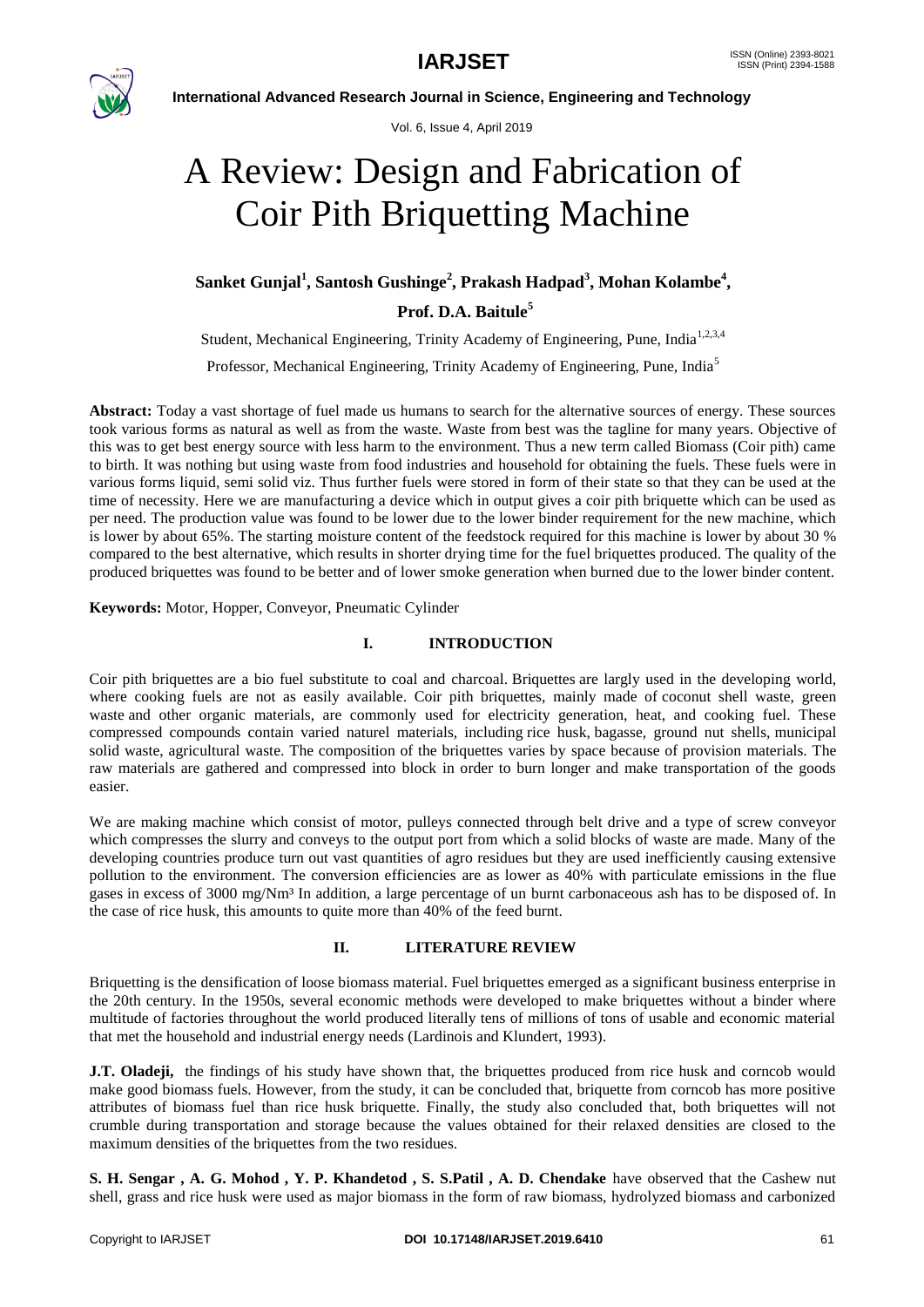

Vol. 6, Issue 4, April 2019

biomass. Carbonized biomass was found suitable as compared to raw (as such) and hydrolyzed biomass for briquetted fuel. The briquettes were prepared on screw press extruder briquetting machine for different combinations of major biomass.

**A. Olorunnisola** said that the wood in form of fuel wood, twigs and charcoal has been the major source of renewable energy in Nigeria, accounting for about 51% of the total annual energy consumption. The other sources of energy include natural gas (5.2%), hydroelectricity (3.1%), and petroleum products (41.3%) (Akinbami, 2001). The demand for fuel wood is expected to have risen to about 213.4 x103 metric tones, while the supply would have decreased to about 28.4x103 metric tones by the year 2030 (Adegbulugbe, 1994).

**Idah, P. A , Mopah, E. J**. has studied The effect on environment by agricultural and other industrial wastes is on the increase and is causing a lot of problem. Adequate means of disposing these wastes are lacking, hence, converting them to other useful products such as briquettes for domestic fuel is desirable. In this work, the energy values of briquettes made from some of these agricultural by-products using two binders were assessed.

**Harshita Jain , Y. Vijayalakshmi , T. Neeraja** have derived an experimental research design was adopted to conduct the present investigation. For the present study six biomass materials namely Charcoal Dust, Saw dust Rice Husk, Dry Leaves, Wood Chips, Groundnut Shells and two binders namely Cow dung and Starch were identified. The commercially available briquetting machine of 5 horsepower motor was selected for making the briquettes. Subjective evaluation of physical properties of briquette i.e. texture, cohesiveness, moisture, shape, evenness of surface and appearance of surface was conducted by a panel of 6 judges comprising of staff and PhD graduate students of College of Home Science. The data obtained from the experimental tests was compiled, tabulated and statistically analyzed by mean and standard deviation.

**Daham Shyamalee , A.D.U.S. Amarasinghe , N.S.** Senanayaka found that the Biomass briquettes are often used as an energy source for cooking purpose and in some industries like bricks and bakery. The briquettes are produced by densification of waste biomass using various processes. In this study manual densification of saw dust was tested with three different binding agents; dry cow dung, wheat flour, and paper pulp.

**Riya Roy** has found that the Briquettes produced from ligno cellulosic waste, through a simple process and low cost are an excellent source of energy and environmentally benign, ideal for replacing fossil fuels in this day. In the present research, an experimental study was undertaken for production and quality analysis of different briquettes using dry leaves, wheat straw & saw dust as the feed stocks & paper pulp, cow dung as binder. These briquettes were analysed by using proximate analysis. The results were then compared with a commercially available cow dung briquettes. Results showed that briquettes produced by using these feed stocks and cow dung as a binder had a calorific value of 5920.40kCal/kg, which was higher than other briquettes used paper pulp (5874.12kCal/kg) as a binder and also higher than the commercially available cow dung briquettes (3452.34kCal/kg). Other properties like percentage of ash content, sulphur content & chloride content were less and also there was an increased percentage of volatile matter when compared to traditional cow dung briquettes. Thus produced biomass briquettes can be used as a replacement for the commercially available cow dung briquettes.

**Olawale J. Okegbile, Abdulkadir B. Hassan, Abubakar Mohammed\*, Barakat J. Irekeola** have tested effect of starch and gum arabic as binders in the combustion characteristics of briquette prepared from sawdust of different ratios wa s investigated. Briquettes of sawdust were produced by mixing with different binders and agglomerate using starch paste and gum arabic. The mixture wa s compressed at 110kN using manually operated hydraulic briquette machine and sun dried. Water boiling test was employed to obtain percentage heat uti- lized, specific fuel consumption and time spent to boil 1kg water. The calorific value, the volatile matter and flame temperature were determined. Results showed that the briquette formed using starch as a binder performed better in all aspect than the gum arabic.

#### **III. WORKING METHODOLOGY**

**Origin of Coconut:** The origin of coconut palm is the subject of a good deal of controversy which once evoked the interest of a host of botanists. The primary recorded history of coconut in the country dates back to Ramayana period. Within the Valmiki Ramayana there are references of coconut in the Kishkindha Kanda and Aranya Kanda. The importance of coconut "The tree of Heaven or Kalpavriksha" will be appreciated when we consider its innumerable uses to mankind. The tree further its products have gone deep into our culture and have a record history of more than 4000 years.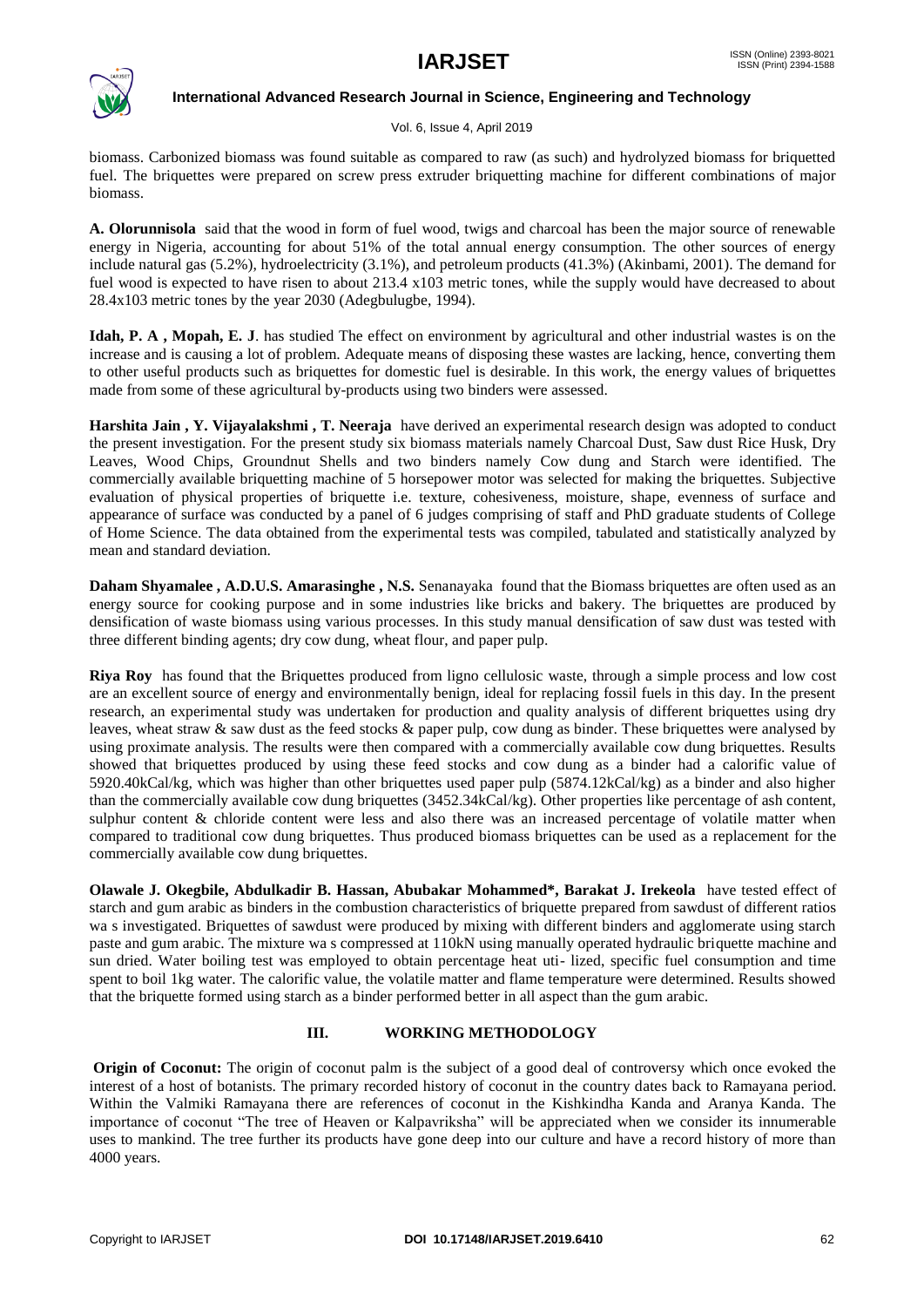

Vol. 6, Issue 4, April 2019

**Areas of Coconut Cultivation in World:** Though coconut palms grow throughout the tropical regions, the vast majority of the commercially produced coir comes from India and Sri Lanka. In recent years, India has attained the highest position amongst the coconut producing countries ie. about 26.1%. Indonesia, Sri Lanka and Philippines are the other major countries. In India, that coconut is primarily a food crop, that produces about one-fourth of the world's 53,598 million coconuts each year, and 15% of the husk fibers are actually recovered for use.



Coir is a 100% organic naturally occurring fiber derived from a renewable resource of coconut husk. Coir fibers resemble the wood fibers in terms of physical properties and chemical composition. Naturally resistant to rot, moulds and moisture, it is not treated with any chemicals during its spinning process for converting it into yarn. Hard and the strongest among all natural fibers, it can be spun and woven into different types of mattings and mats.

Coir fibers are categorized in two ways. One distinction relies is based on whether they are or not they are recovered from ripe or immature coconut husks. The husks of totally aged coconuts yield brown coir Truly brown in color, it is used primarily in brushes, floor mats and upholstery padding. On the opposition hand, white coir comes from the husks of coconuts harvested shortly before they ripen It is sometimes spun into yarn, which may be woven into mats or twisted into twine or rope. Both brown and white coir consist of fibers ranging in length from 4-12 inches (10-30 cm). The fibres of at least 8 inch (20 cm) long are called bristle fiber.



SEM Structure of coir fibre

Highly resistant to abrasion, coir fibers are used to make durable floor mats and brushes. Strong and nearly impervious to the weather, coir twine is the material that hops' growers in the United States prefer for tying their vines to supports.

**Composition of Coir Pith:** Coir waste has a high lignin (30-31%) and cellulose (26.8%) content. Its carbon nitrogen ratio is around 112:1. Lignin is a complex amorphous polymer of phenyl propane which surrounds the cellulose in cell walls and is relatively inert to hydrolysis. Because of the high lignin content left to it, coir waste takes decades to decompose. Coir pith has a calorific value of 3975 kcal per kg close to 4200 kcal per kg of coal and hence it can be used as fuel briquette and also in pig iron manufacture, tobacco fluecuring, gas absorbent cotton etc.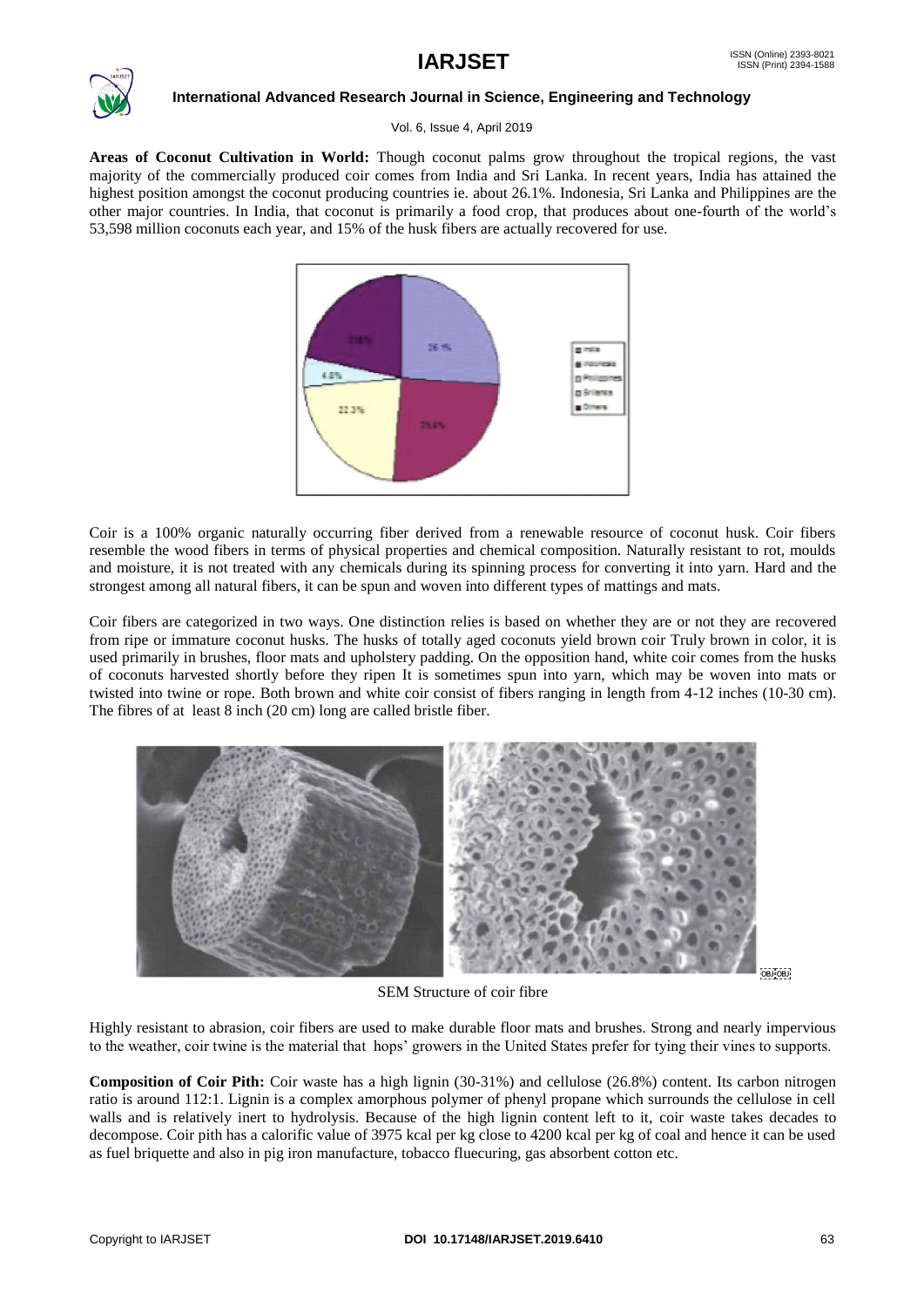

Vol. 6, Issue 4, April 2019



**Export Potential of Coir Pith:** Coir pith offers good scope for export if processed for use as soil conditioner. The most recent realization that there is shortage in development of peat moss and that the indiscriminate exploitation of bogs is very harmful to the environment has opened an opportunity for coconut husk in the growing market demand for gardening supplies. Coir pith is gaining popularity as a plant growth medium in U.K and elsewhere in Europe as an excellent natural alternative to other soil conditioners. The fibrous nature of coir pith makes it capable of breaking even the heaviest of clay soils, allowing free drainage. Because of its sponge like structure, coir pith helps to retain water, oxygen and prevent loosening of vital nutrients.



Export of coir pith

Coir pith could also be effectively marketed due to its consistent size, absence of glass, plastic, metals and objectionable odour. Some processes have been reported in the prior art for use of coir pith in horticulture, oil absorption, biopesticides, soil conditioners and as fertilizers. The industry though nascent in our country has managed to establish its position on the global arena. Industry insiders, however lament that the lack of awareness of the

**Drying of fibre**: Initially the fibre of the coco and jute are dried so it will be easy to remove the powder from the fibre. Drying is done by means of sunlight instead of electrical energy by effectively using it without wasting the electricity. Coco peat is a natural fibre made out of coconut mud. The combining of the coconut fibre from husks gives the byproduct called coco peat. This coco peat dried in the natural sun, are processed to making different items. This makes an excellent growing normal for hydroponics or container plant growing. Clean coir has natural rooting hormones and antifungal properties. Most of all coco peat is 100% organic natural and root friendly product. An organic potting medium making from natural fibres, this all natural material is not only ideal for hydroponics and mixed media cultivation, but is an excellent soil conditioner as well. This material loosens clay soils and is highly porous to aid in strong root development. It has a soft fibrous texture that does not crust when it dry.

**Separation of pith:** After drying the fibres are separated according to the quality, so that low quality fibres are used for the purpose of making the preserver sponge. High quality fibres are used for toys making and commercial products. Coir dust is the soft, peat like residue from the processing of coconut husks (meso carp) for coir fibre. Also known as coco peat, it consists of less fibres.